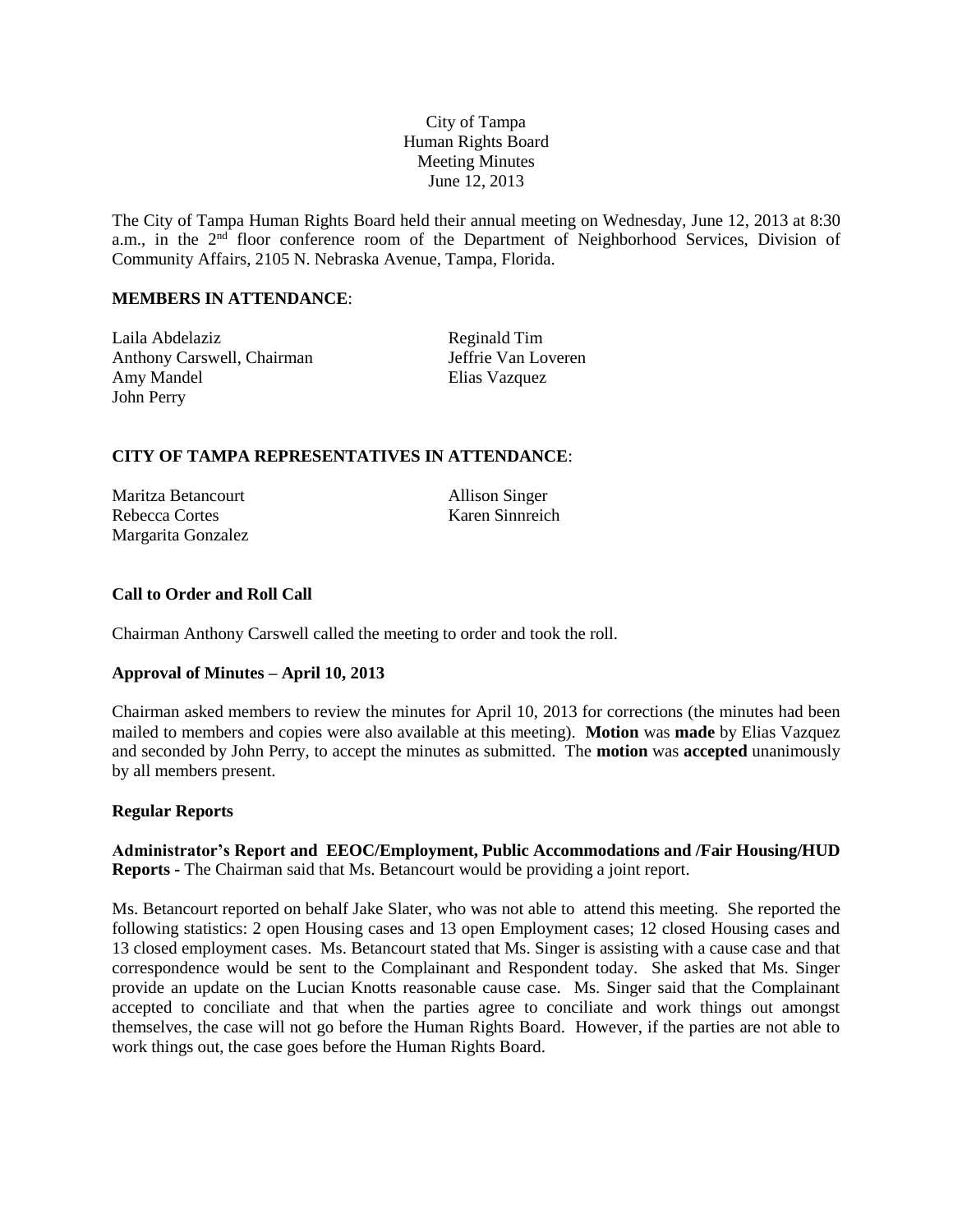Human Rights Board Meeting Minutes June 12, 2013 Page 2 of 4

Ms. Betancourt also informed the board members that she and Mr. Slater have been working with Mercury Productions on a PowerPoint presentation and believe it will be helpful as a training and outreach tool. A few edits were made and the video will be presented at the next meeting.

On behalf of the board, the Chairman thanked Ms. Betancourt for all she has done for the board, especially during this difficult time in her life and said that the board is with her. The Chairman then asked Ms. Sinnreich for her report.

## **ADA Disability Rights Coordinator** - Karen Sinnreich

Ms. Sinnreich stated that she attended the annual fair housing consortium on April 19, 2013. With regards to the Paralyzed Veterans 33<sup>rd</sup> annual wheelchair games, the downtown partnership sent an announcement to businesses, and 150 flyers were prepared with announcement asking for volunteers, and a card with links on accessibility was developed for volunteers. The games will take place from July 13- 18, 2013 and about 700 veterans have registered, and about 1100 volunteers have signed up.

She recently visited Davis Island and there is a garden area where sand sinks in and near the fountain, there are narrow concrete walls, about 28" or 32" wide. She called and spoke to someone at the Parks and Recreation department and when inquiring about accessibility, she was told that there is a special entrance to the tennis court. During her visit, she did not see any space for people to go between the buildings. However, she saw that there's room for a lift on the side of the deck of the building, to get down to the tennis court. She mentioned to the person in the Parks and Recreation department that a ramp was being built at Centennial Park to replace the existing ramp, and that she attended a meeting last January where final plans were presented. She suggested that they check on bids, mentioned that there is something called a mobi mat that is rolled on the grass and sand, and made a suggestion to widen and make a path, and the person accepted her suggestion.

Ms. Gonzalez mentioned that Ms. Sinnreich continues to publish the newsletter and that she assists with edits.

Ms. Betancourt informed members that Ms. Gonzalez settled an employment case for \$14,500.00 and that Ms. Gonzalez had received an award. Ms. Gonzalez said it was an award for public service and received it from the Hispanic Professional Womens Association (HPWA).

#### **Old Business**

(Closed Board Business) Update on Reasonable Cause Case – Ms. Singer said that the board approved the investigative finding of reasonable cause. The current update is that some issues were removed from the administrative hearing process, because the parties wanted to talk amongst themselves again. The Hearing Officer, Clinton Paris, has been re-appointed and has asked for a continuation date.

Status - Proposed Amendment Changes to Human Rights Ordinance – Ms. Singer said that out of the two changes to the ordinance, the one for definition of a quorum passed. The other proposed change regarding board composition did not pass, and has not been set for a future date. The Legal Department is to re-submit with new language. Julia Mandel, Acting City Attorney, will work with Ms. Singer. Board members can propose what they would like Ms. Singer to present to City Council, but the board's action will not define what City Council can approve. She reminded the board members that they can request a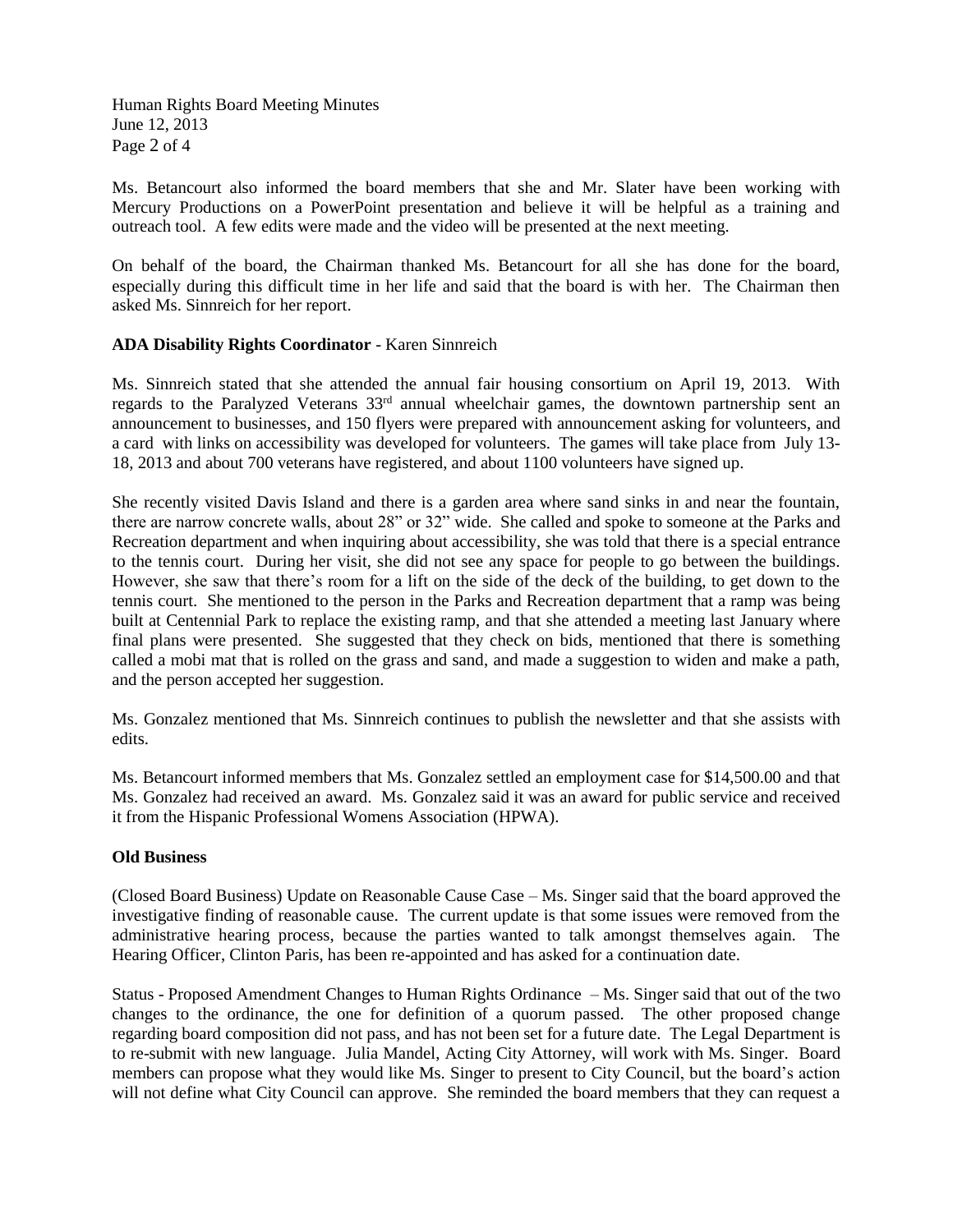Human Rights Board Meeting Minutes June 12, 2013 Page 3 of 4

special meeting, that they cannot discuss amongst themselves outside the meeting room, but can discuss during a meeting, which is public. The Chairman thought that it was a good idea to submit the amendments. Ms. Singer informed members that in the middle of the reasonable cause case, Clinton Paris' term for Hearing Officer expired earlier this year.

The Chairman asked the members if they had the current list with members terms and contact information, and asked members to review for accuracy. Ms. Mandel asked if changes could be made on copies provided. The Chairman asked Ms. Mandel what changes did she have and she said her phone numbers and email address. The Chairman then asked Ms. Singer if the list could be disseminated via email and she said yes, that the list was for information only, and he asked Ms. Cortes to send the updated list to members via email. The Chairman also stated that he is looking forward to seeing the video, and besides himself, he thanked board members Laila Abdelaziz and John Perry for completing the swear-in process for their re-appointment. He mentioned that Clinton Paris is back on board as the Hearing Officer.

Mr. Tim asked if the additional positions are pending or settled. Ms. Singer said this is not in the board's hands and that City Council will take the board's suggestions for position titles. She informed the board members that they could attend City Council meetings, since they are public and can ask her to present issues to City Council.

The Chairman asked the board members if there was a specific topic that they should discuss at a meeting. Mr. Perry commented that the board wanted to make sure there was diversity more than specific fields.

Ms. Van Loveren asked if board members had a right to withdraw. She mentioned that for the position of Real Estate, there should be two slots, one in residential and one in commercial. The Chairman stated that former Chairman Phil Dinkins suggested that the position of Property Leasing be removed. Ms. Singer said it is vacant and will remain vacant until City Council makes the change. Ms. Van Loveren suggested a motion be made to request to re-state the previous motion for Real Estate Sales to go before City Council, that Real Estate Sales be presented as Real Estate with preference for two slots: residential and commercial, and if not, to call it Real Estate.

Ms. Singer then reminded the board members of the the nine (9) *current* positions: Retail/Merchandise Management; Industrial Management; Real Estate Sales; Property Leasing; Law Enforcement; Labor Council; Mortgate Financing; and (2) At-Large. She then mentioned the *proposed* 15 positions: Retail/Merchandise Management; Industrial Management; Real Estate Sales; Law Enforcement; Labor Council; Mortgage Financing; Restaurant/Hospitality; Transportation; Healthcare; Architecture; Advocate for persons with disabilities; and (4) At-Large.

Ms. Van Loveren suggested deletion of (1) At-Large and adding Real Estate.

Ms Singer asked if it was the board's thought that the field specific positions are important to them. Ms. Mandel stated that she thought that they were representative of the community at large.

A **motion** was **made** by Ms. Van Loveren to reduce from four At-Large board members to three At-Large board members. **Motion** was **seconded** by Mr. Vazquez and the motion **carried**. The board will remove four At Large board members down to three and be more specific in Real Estate and add Commercial for